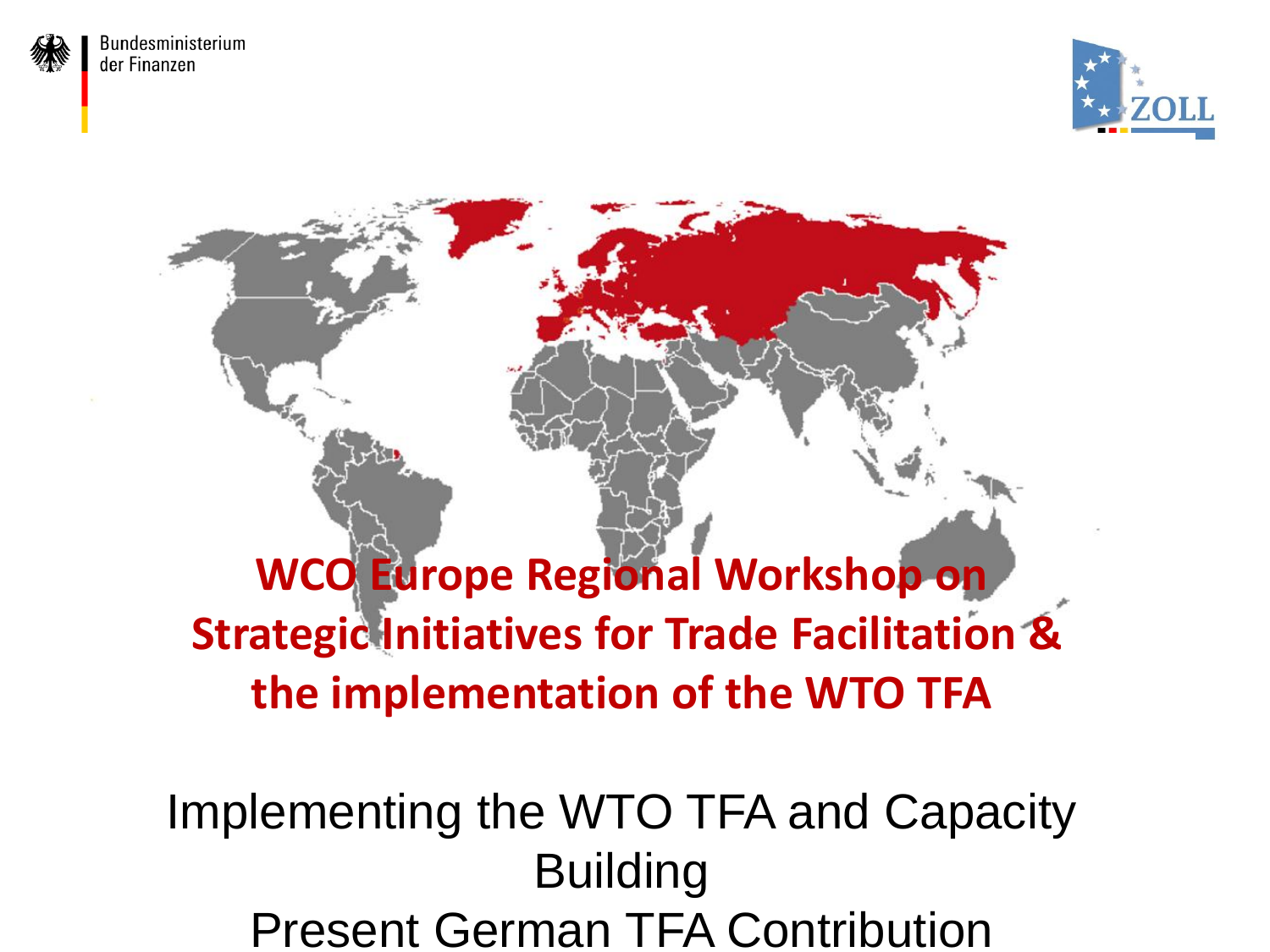



## Federal Ministry for Development and Economic Cooperation

#### Current Portfolio

- **Volume of on-going projects 56 Million €**
- **Annual disbursements 12 Million €**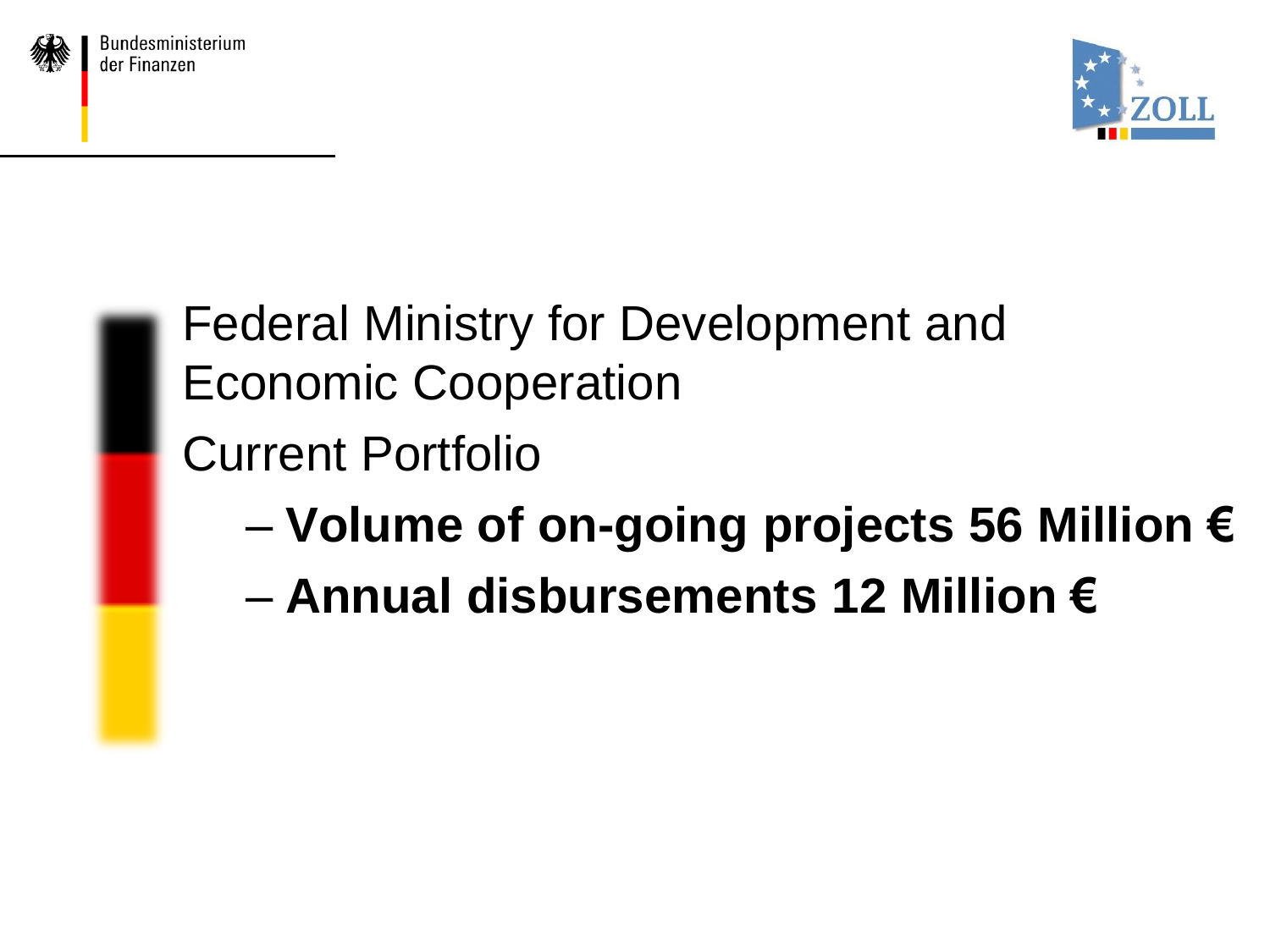



#### **Supporting the ECOWAS Commission through strategic managerial and technical advice**

- Support to the **ECOWAS** Commission to introduce a common external tariff
- Support in the simplification of customs procedures and harmonization of customs rules
- Promoting a standardized customs code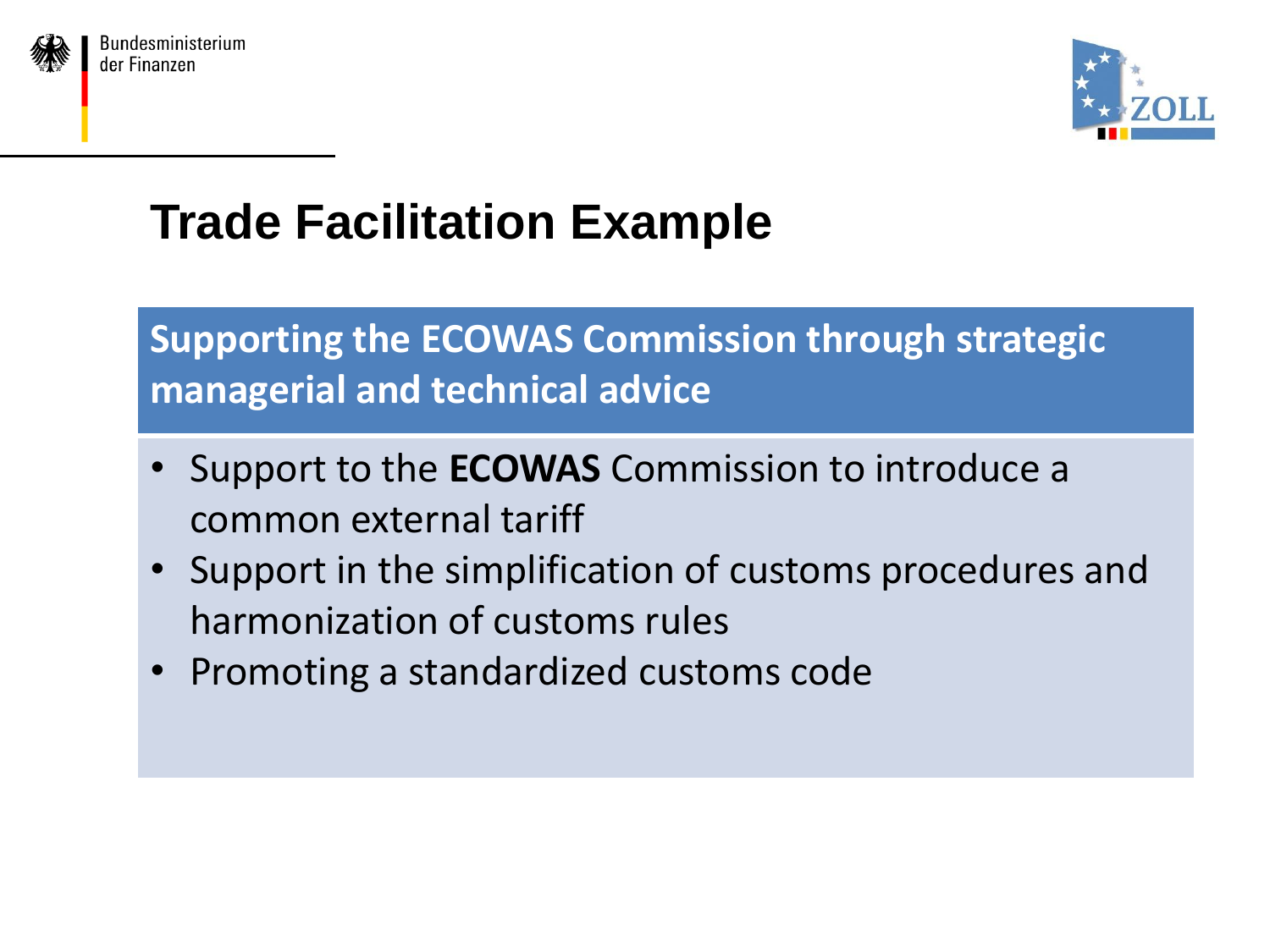



#### **Trade Policy and Trade Promotion Fund for the East African Union (EAC)**

- Support to member states and the **EAC** secretariat to establish a regional coordination mechanism for trade facilitation measures
- Support of the development of a regional plan to implement the Trade Facilitation Agreement
- Support of the implementation of two measures of the regional plan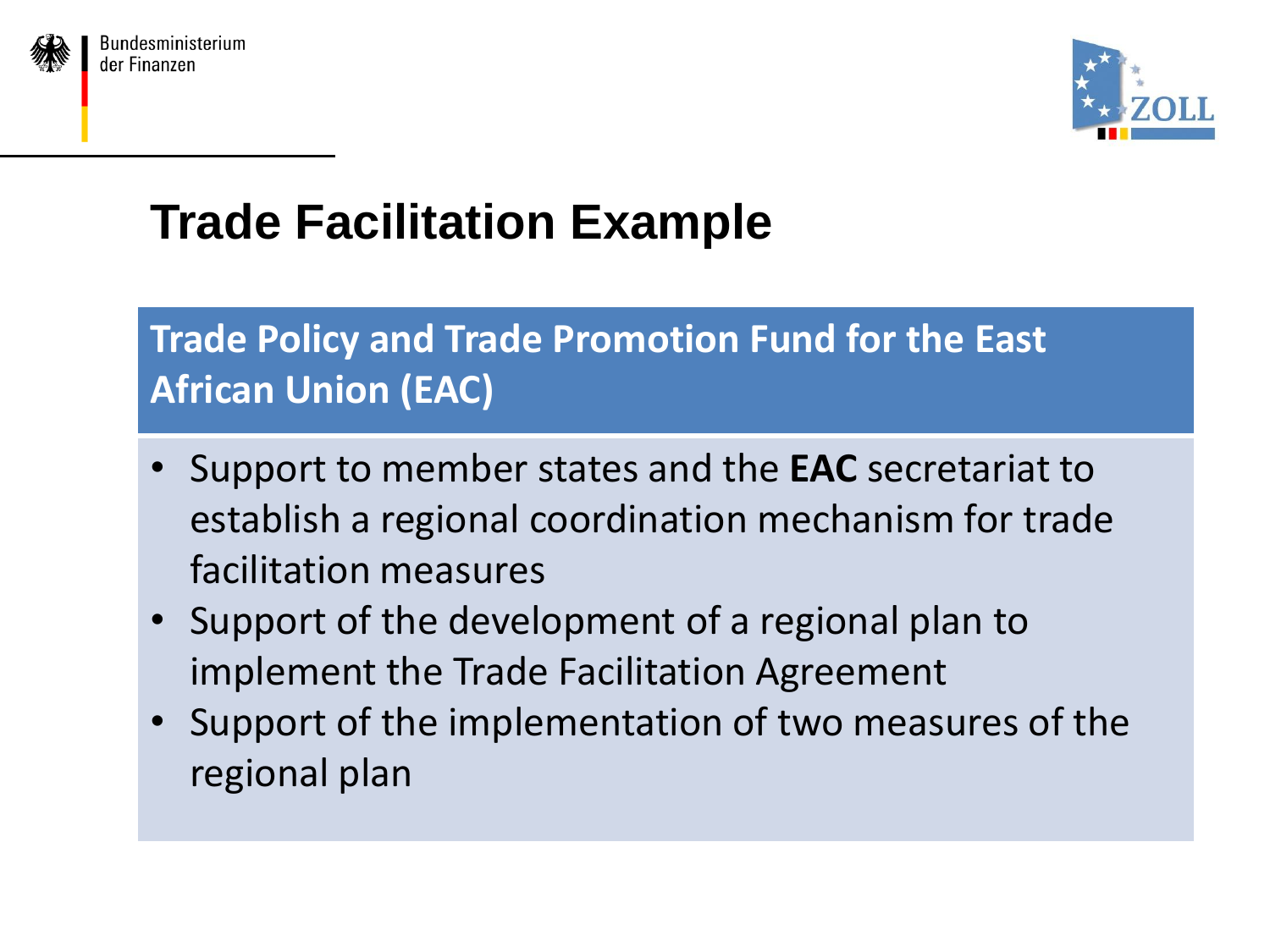



#### **Pan-African infrastructure**

• Support in establishing an effective **Pan-African** quality infrastructure and infrastructure Institutions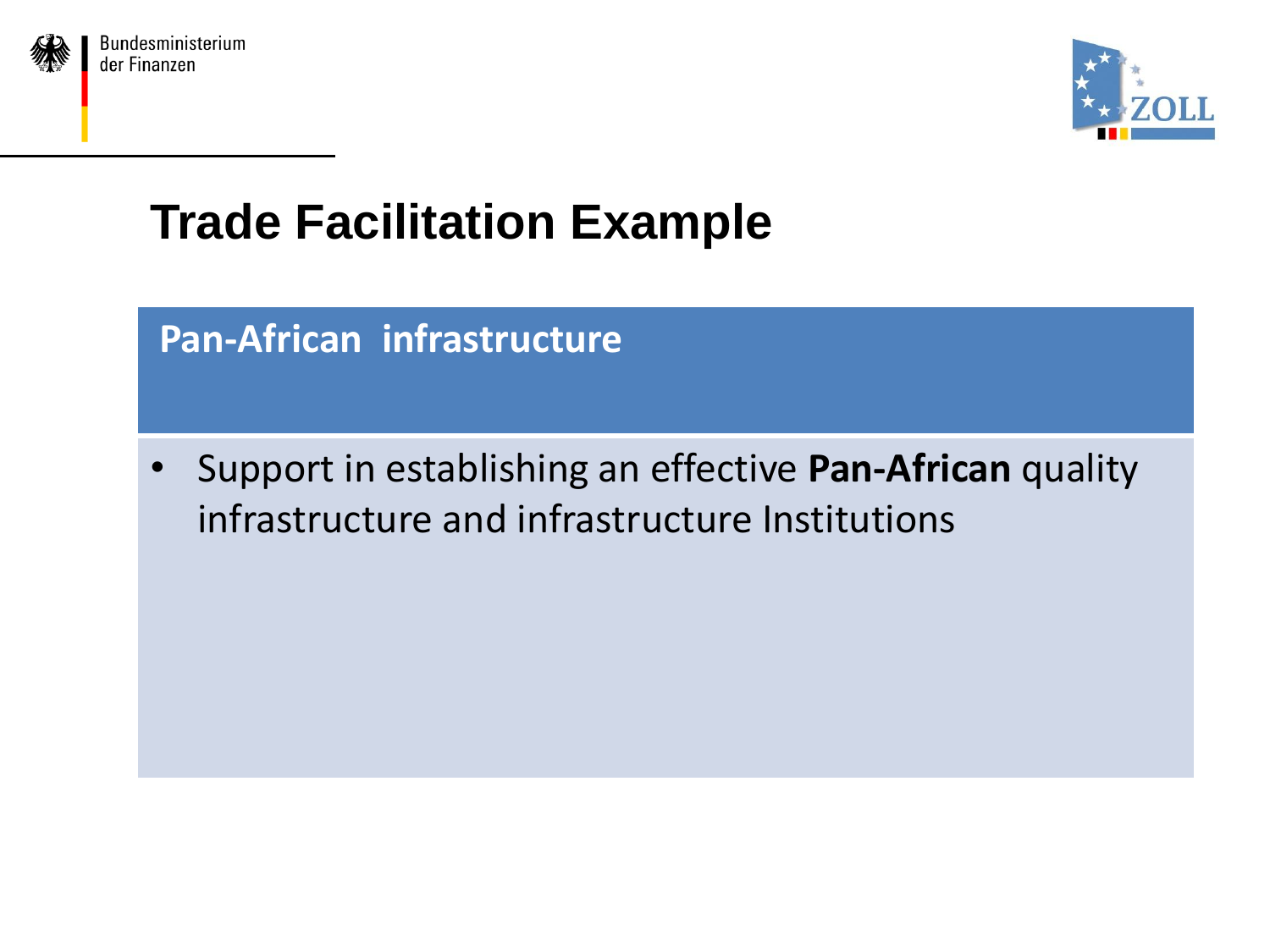



#### **Support to Regional Trade in Central Asia**

- Public-Private Dialogue to identify bottlenecks at the border
- Technical support to set up 'Single Windows' in Kazakhstan, Uzbekistan, Kirgizstan und Tajikistan
- Support of the cooperation between customs authorities to introduce join border controls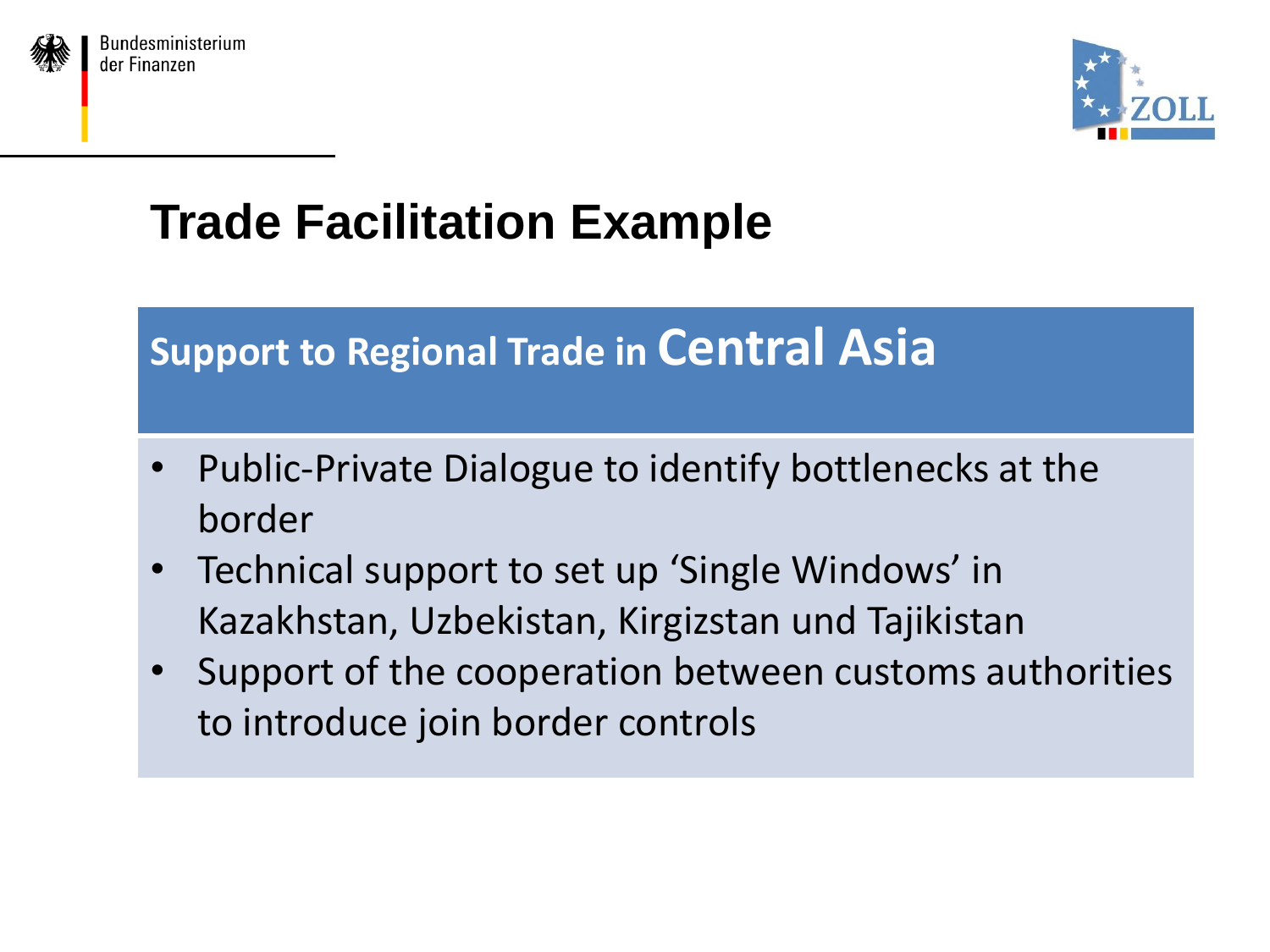

Bundesministerium der Finanzen



### 2. Customs Cooperation Fund CCF Germany

- MoU WCO-Germany
- Total 200 000 €
- Geographical focus: the WCO Europe region
- Flexible duration

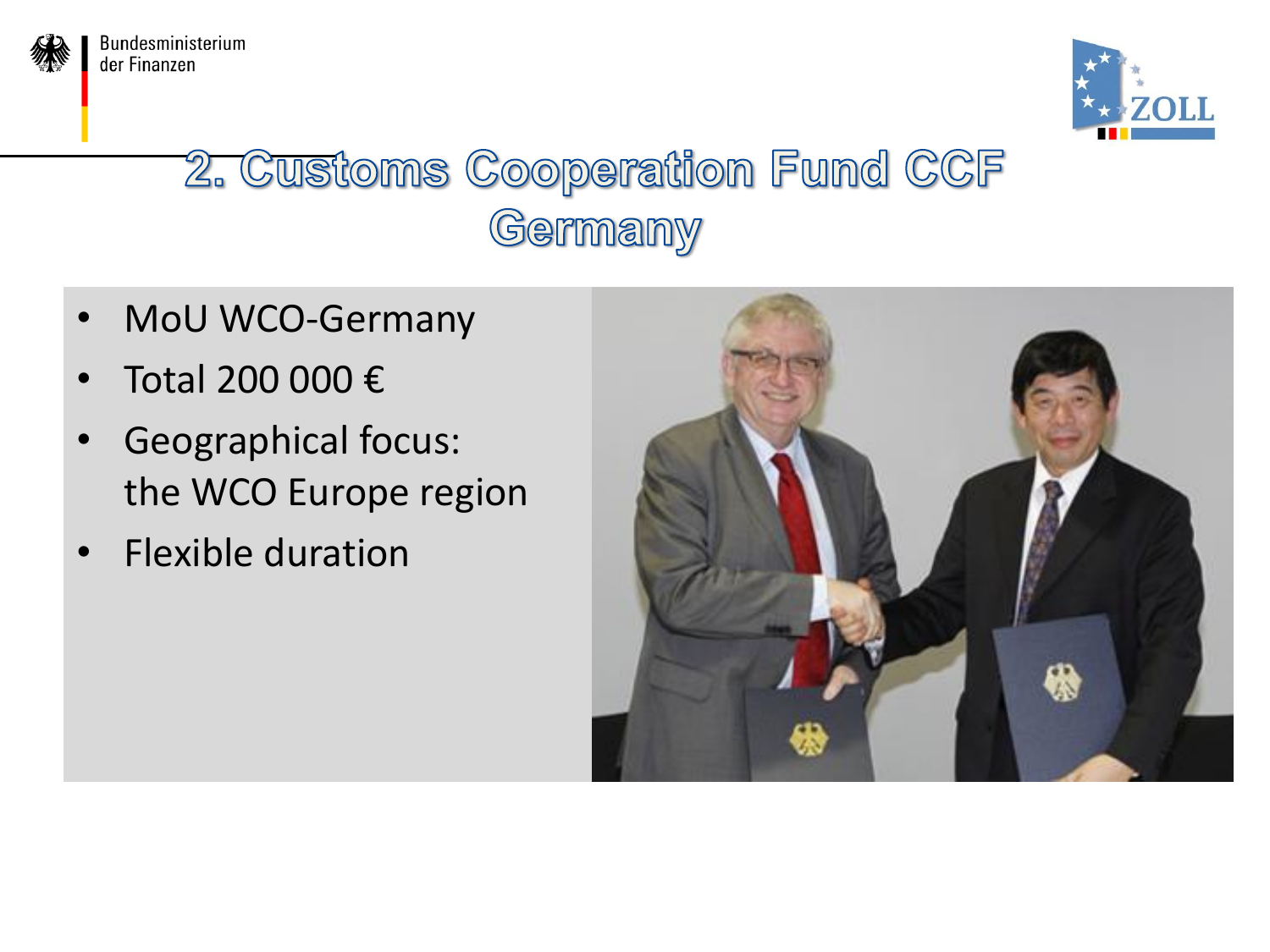



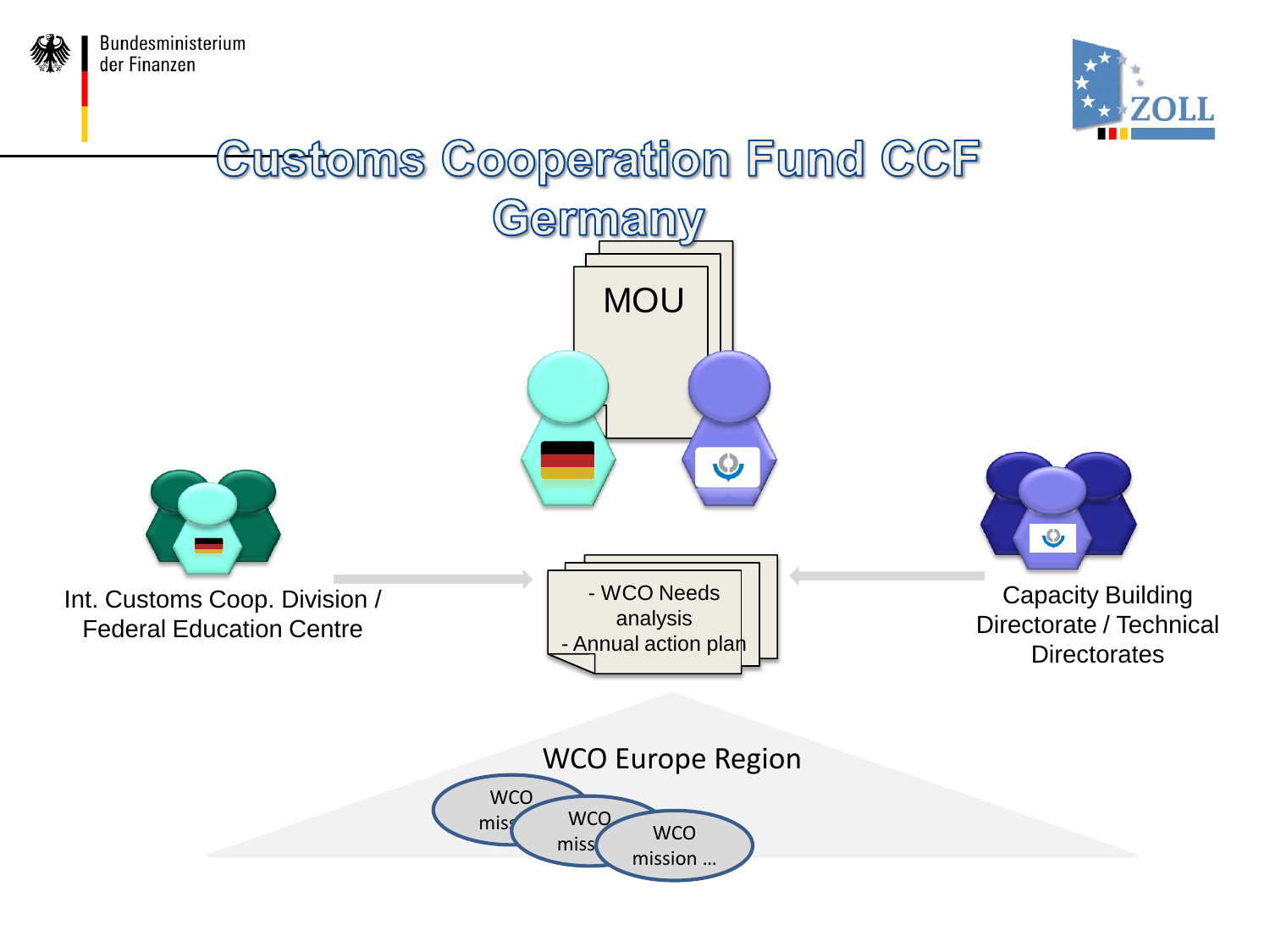



#### **Customs Cooperation Fund CCF** Germany

| <b>German contribution</b>                                                            | <b>WCO contribution</b>                            |
|---------------------------------------------------------------------------------------|----------------------------------------------------|
| <b>Mission funding</b>                                                                | <b>Annual needs analysis</b>                       |
| <b>Annual action planning</b>                                                         | <b>Mission planning</b>                            |
|                                                                                       | Int. Standards                                     |
| <b>German customs expertise</b>                                                       | <b>Expertise from global expert pool</b>           |
| Only on demand basis: Case by case<br>decision on exceptional funding<br>requirements | <b>Mission follow up and reporting</b>             |
| <b>Overall financial endorsement</b>                                                  | <b>Financial follow up and annual</b><br>reporting |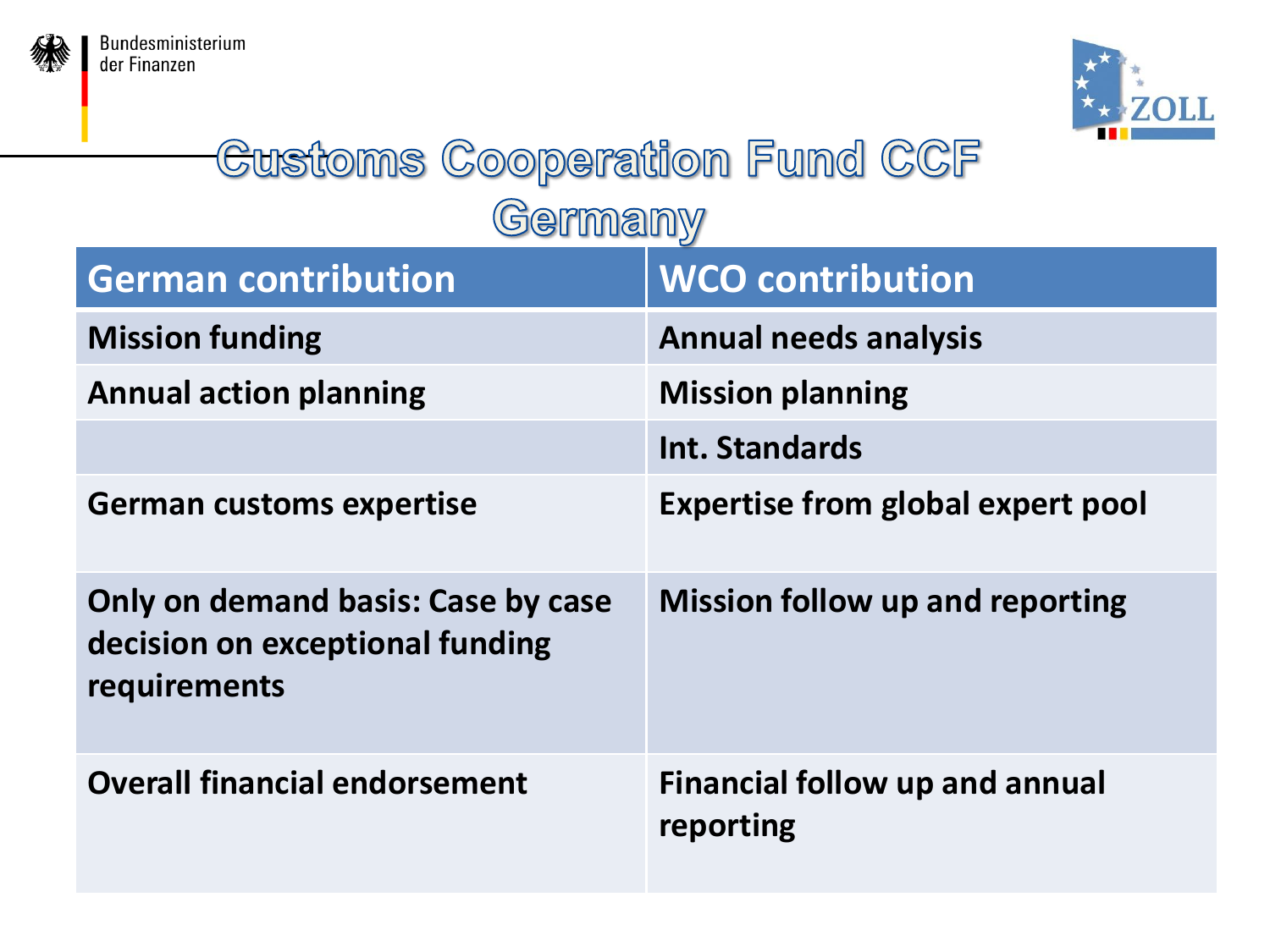



# **CCF Germany – state of play**

#### **23 missions in FY 2014/2015 in 10 beneficiary countries**



Link to TF-agenda:

**AEO HS** Valuation Customs Laboratory Post Clearance Audit **Rist Management** Use of NII technologies Simplified Customs Procedures Transit

**Finalized 11**

- **Confirmed 5**
- **Pending 7**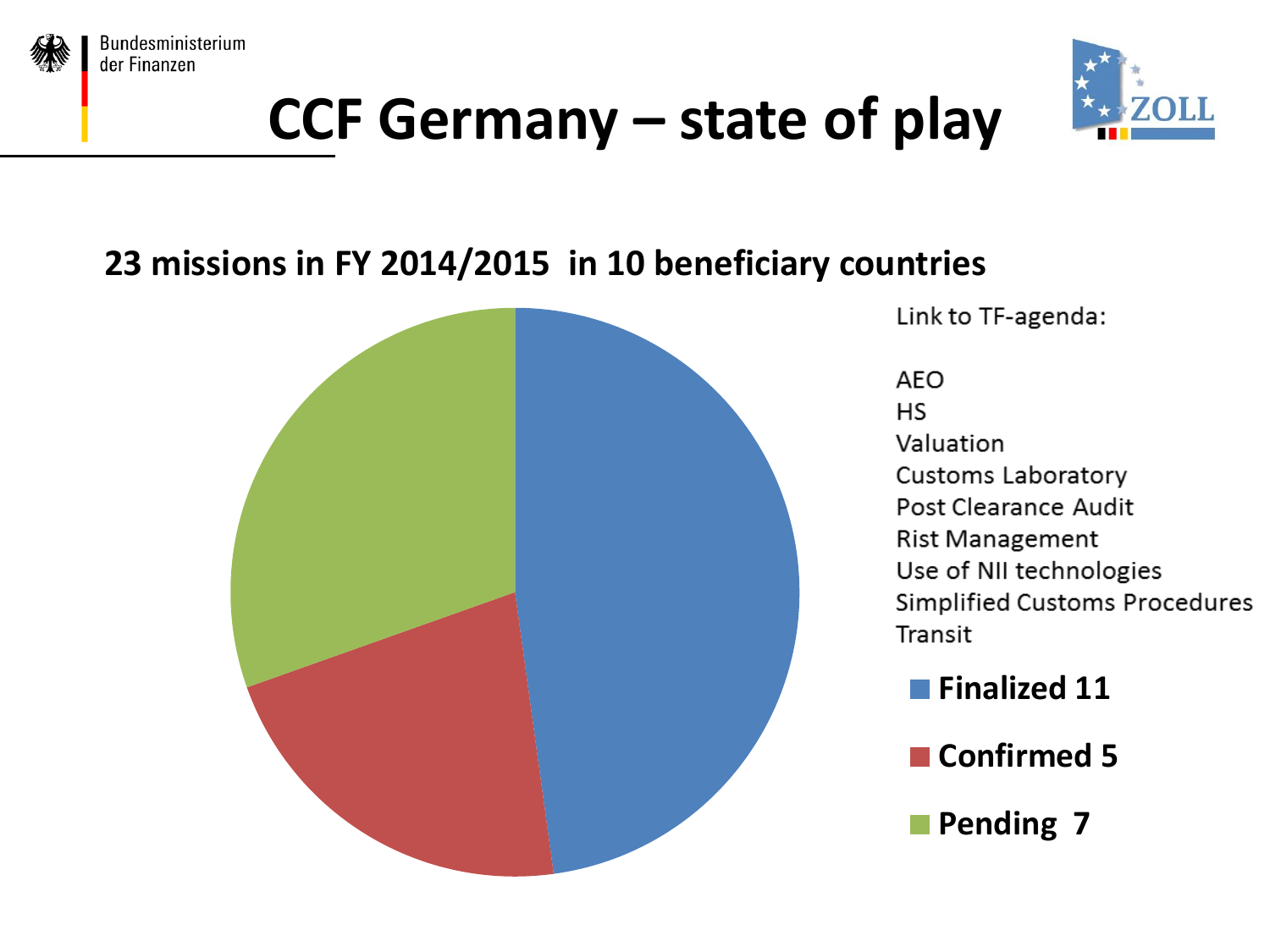



## **WIIFME??**

 $\checkmark$  Alignment to Customs cooperation priorities Use existing WCO CB structures / principles  $\checkmark$  Application of international standards Fostering bilateral cooperation  $\checkmark$  Balanced expertise allocation